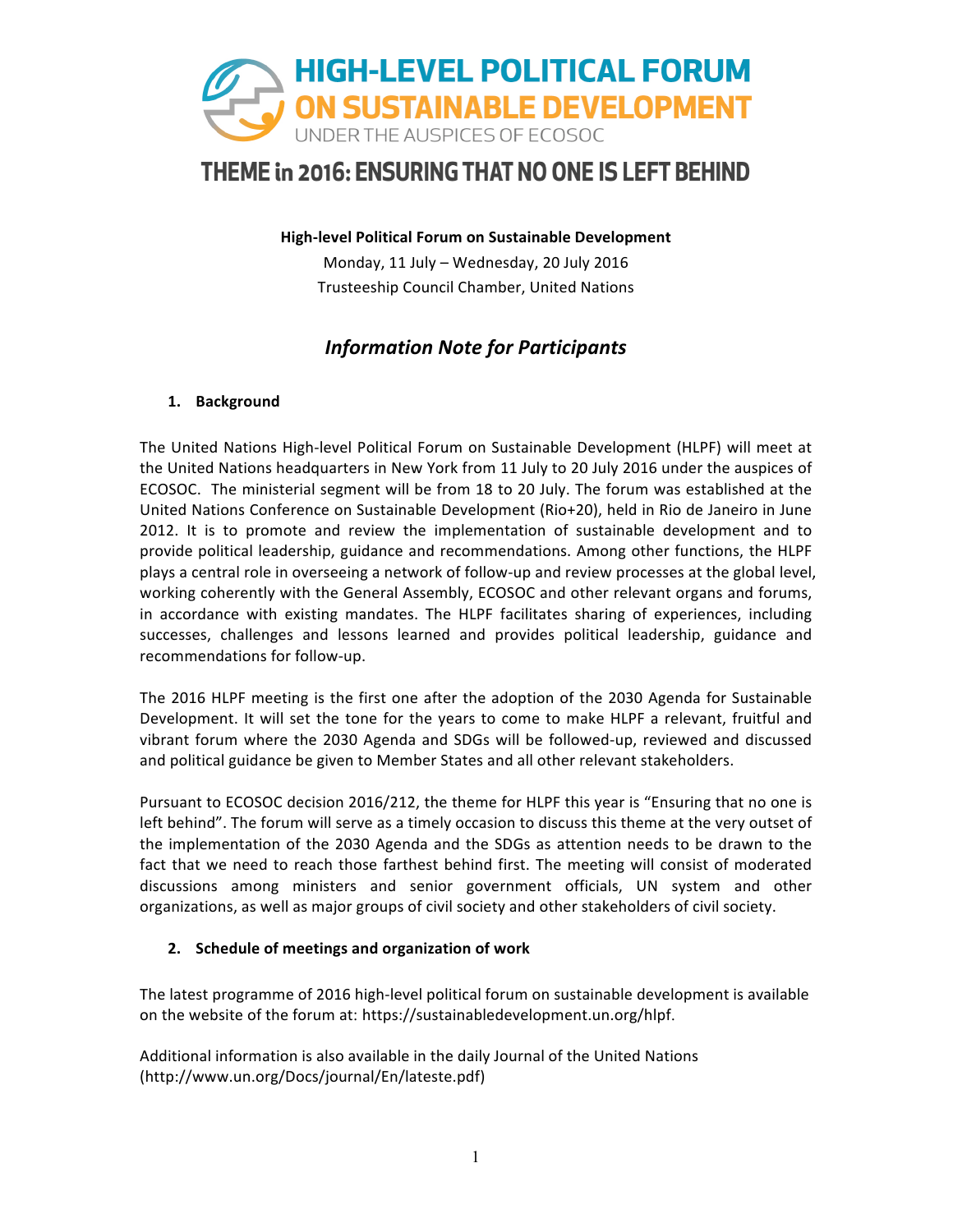

### **3. Documentation**

The following documents have been/will be issued for the forum:

- Draft Ministerial Declaration of the 2016 High-level Political Forum
- Provisional agenda (E/HLPF/2016/1)
- Note by the Secretariat on the discussion papers on the theme of the high-level political forum on sustainable development, submitted by major groups and other stakeholders (E/HLPF/2016/2)
- Note by the Secretariat on the reports of the regional forums on sustainable development: E/HLPF/2016/3 (E/HLPF/2016/3/Add.1; E/HLPF/2016/3/Add.2; E/HLPF/2016/3/Add.3; E/HLPF/2016/3/Add.4 and E/HLPF/2016/3/Add.5)
- Note by the Secretary-General transmitting the progress report on the 10-year framework of programmes on sustainable consumption and production patterns (E/2016/62)
- Report of the inaugural session of the Economic and Social Council forum on financing for development follow-up (E/FFDF/2016/3)
- Note by the Secretariat: Synthesis of voluntary submissions by Functional Commissions of the Economic and Social Council and other intergovernmental bodies and forums (E/HLFP/2016/5)
- Note by the President of the Economic and Social Council transmitting the Co-Chairs' Summary of the discussions of the multi-stakeholder forum on science, technology and innovation (STI Forum) (E/HLPF/2016/6)
- Note by the Secretary-General transmitting the progress report of the Secretary-General on the Sustainable Development Goals (E/2016/75)
- Report of the Secretary-General on the mainstreaming of the three dimensions of sustainable development throughout the United Nations system (E/2016/55)
- Relevant sections of the report of the Commission on Science and Technology for Development on its nineteenth session (9-13 May 2016) (E/2016/31) (Supplement No. 11)

Other supporting documentation (available on the meeting website):

- Programme of Side Events
- SDGs Learning, Training and Practice
- **4. Registration**

All participants should be registered for the HLPF accordingly: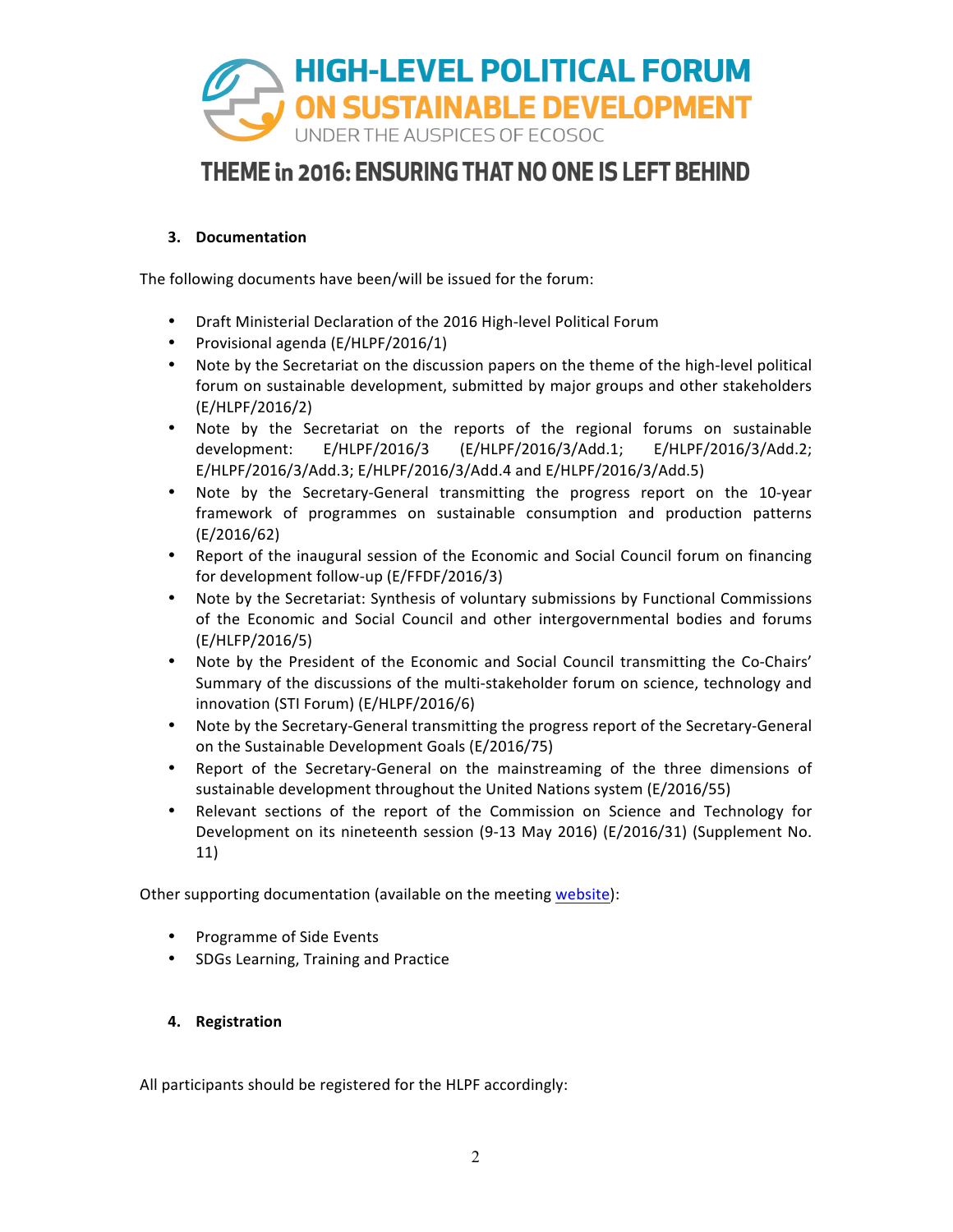

| <b>Delegations and observers</b>      | Delegations from Member States and Observers should send the<br>names of representatives and alternates to the Secretary of the<br><b>Economic and Social Council</b> , and copy Mr. Paolo Dua<br>$(duap@un.org)$ , Fax + 1 212 963-5935                                                              |
|---------------------------------------|-------------------------------------------------------------------------------------------------------------------------------------------------------------------------------------------------------------------------------------------------------------------------------------------------------|
| <b>UN</b> entities                    | Registration should be sent directly to the Pass and ID Unit of<br>the Security and Safety Service, Fax +1 212 963-9541<br>A copy should also be sent to the Secretary of the Economic and<br>Social Council, and copy Mr. Paolo Dua $(\text{duap@un.org})$ , Fax + 1<br>212 963-5935                 |
| Major groups and other stakeholders   | Representatives of accredited entities (those NGOs having<br>consultative status with ECOSOC and those on the CSD roster)<br>have been requested to register using the CSO Net online events<br>registration system. Registration is now closed.                                                      |
| <b>Panelists and lead discussants</b> | Those representing sectors of government should coordinate<br>through their national delegations.<br>registration<br>Those<br>representing non-governmental sectors fall under the 'major<br>groups and other stakeholders' category, and have been<br>registered separately by the HLPF secretariat. |

#### **5. Arrival and check-in**

Participants may access UN Headquarters at the following points:

| <b>Staff entrance</b><br>(located at 42nd St and<br>First Avenue) | <b>Public entrance</b><br>(located at 46th St and<br>First Avenue) |                                        |
|-------------------------------------------------------------------|--------------------------------------------------------------------|----------------------------------------|
|                                                                   |                                                                    | <b>Delegations</b>                     |
|                                                                   |                                                                    | <b>Observers and UN entities</b>       |
|                                                                   |                                                                    | Major groups and other<br>stakeholders |

**►** Delegations, Observers and UN entities may check in and collect their passes at the UN Pass and ID Unit, located at 320 East 45th Street, between 9:00 A.M. and 4:00 P.M. Monday through Friday. On Sunday 10 July, the Pass and ID Unit will be open from 1:00 to 5:00 P.M..

**Major groups and other stakeholders** Representatives of Major Groups and Other Stakeholders must be in possession of a valid blue UN Grounds Pass to attend the HLPF.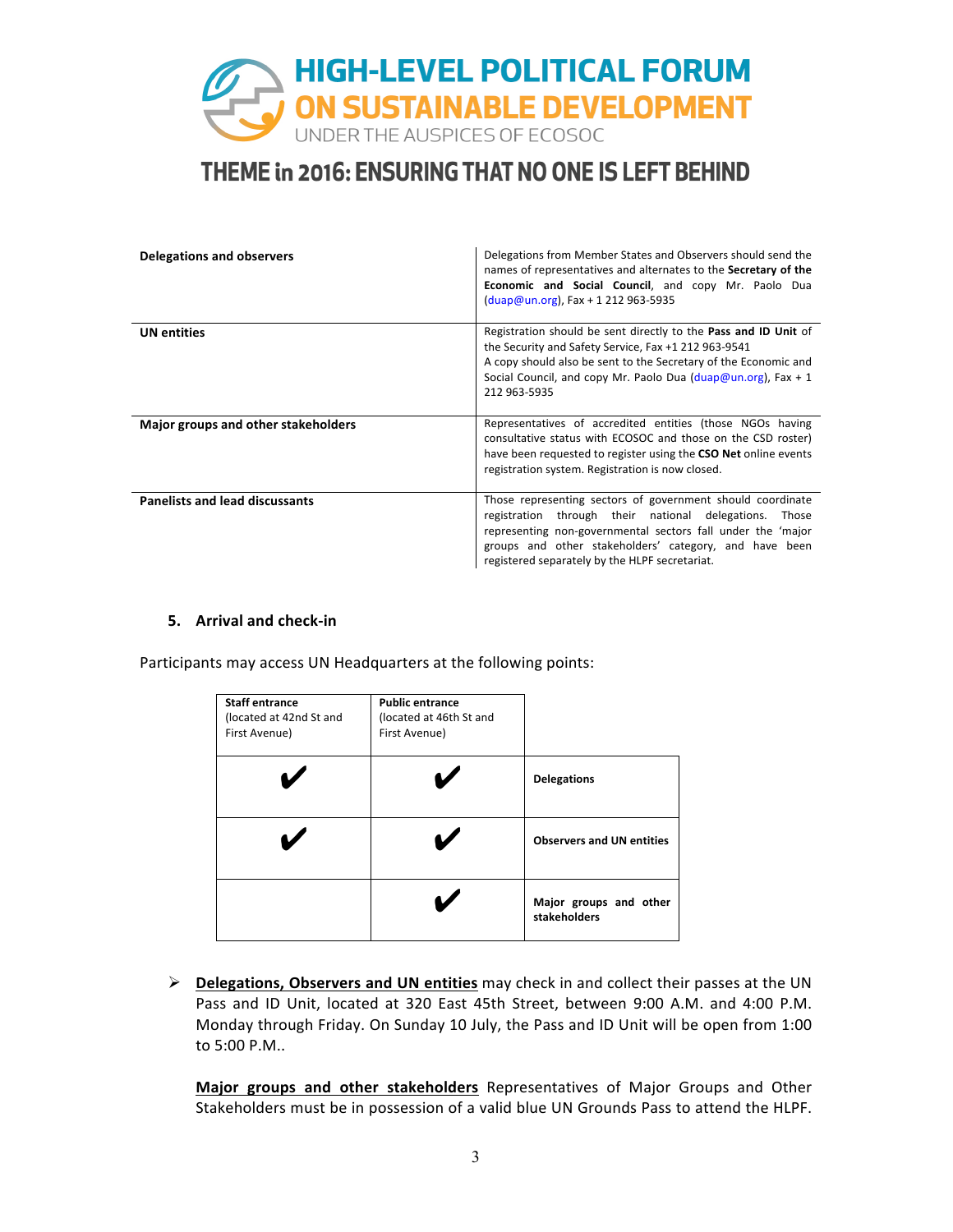

Individuals already in possession of a valid blue UN Grounds Pass can use their pass to enter the UN premises. Individuals who require a new UN Grounds Pass are requested to follow the instructions and steps outlined on the CSO net for obtaining a Pass: http://csonet.org/index.php?menu=86.

 $\triangleright$  **Panelists and lead discussants** will be contacted individually for instructions pertaining to arrival and check-in.

### **6.** Venue and seating arrangements

Sessions of the forum will be held in the Trusteeship Council Chamber, located on the second floor of the Conference Building.

The seating of delegations inside the Trusteeship Council Chamber will be according to the "all-States formula", followed by observers, UN system entities, major groups and other stakeholders.

On the day of their presentations, seating will be reserved for panelists in the first row of the public gallery before they will be invited to take their seats at the rostrum when the dialogue begins. Lead discussants will be seated either in a reserved section of the gallery, or with their delegations. All others will be seated in the public gallery, subject to limitations on room capacity.

Delegations may access Trusteeship Council Chamber using the 2nd floor of the Conference Building. All other participants should access the chambers from the 3rd floor of the Conference Building.

#### **Overflow room**

An overflow room, subject to availability, will be published on a daily basis in the UN Journal and on the announcement boards in the Conference Building.

### **7. Panelists and lead discussants**

Detailed guidance, including a full scenario of the meeting, has been shared with panelists and lead discussants in advance. It will be important for all speakers to focus their remarks on the theme and guiding questions of the session, and to help identify a few key lessons learned, their policy implications and the challenges at hand.

### **8.** Side events and SDGs Leaning, Training and Practice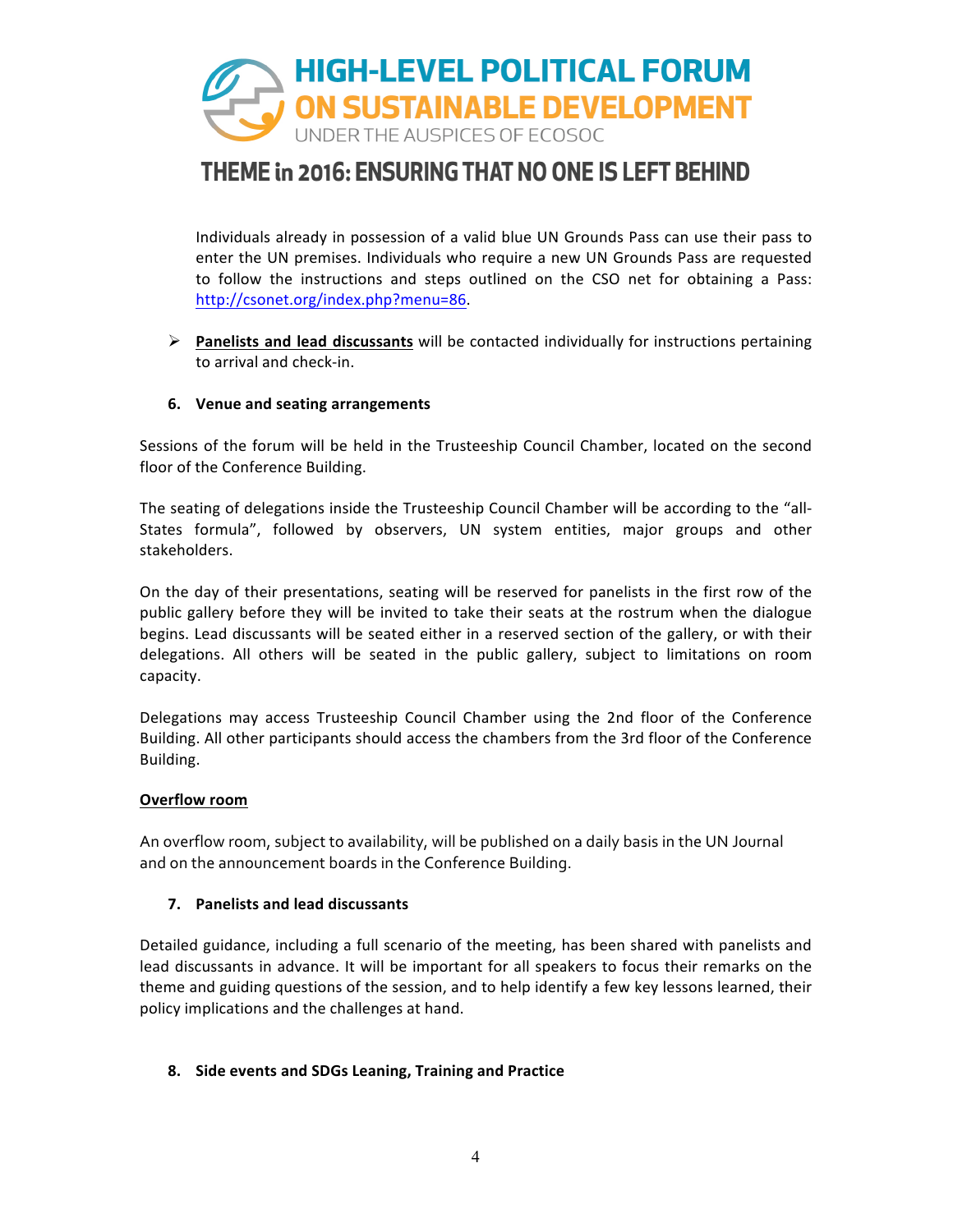

Information regarding side events, SDGs Learning, Training and Practice and the Partnership Exchange has been published on the meeting website. Organizers of side events and SDGs Learning, Training and Practice courses and the Partnership Exchange are responsible for registering all participants, according to the arrangements outlined in section 2 above.

#### **9. Major groups and other stakeholders**

#### **Seating arrangements**

A total of 12 seats with microphones will be provided for the representatives of the nine Major Groups and Other Stakeholders (MGoS) in the gallery of the Trusteeship Council Chamber. Please note that the nine Major Groups will each have a dedicated seat with a corresponding nameplate. Three seats with a generic "Other Stakeholders" sign will be made available for use by Other Stakeholders on a rotational basis. The secretariat will provide daily tickets to the organizing partners of the Major Groups and focal points of Other Stakeholders so that they may designate individuals to use these seats on a rotational basis. Additional seating for representatives of Major Groups and Other Stakeholders is available in a designated section of the public gallery on a first come first served basis, subject to room capacity. The HLPF proceedings can also be followed from an overflow room.

#### **Speaking arrangements**

The forum will be organized around a series of different formats including multi-stakeholder round table dialogues, panel discussions and townhall meetings, featuring panelists, lead discussants from governments, observers, UN system entities, major groups, and experts from various other types of stakeholders.

#### **Daily coordination meetings**

During the forum, major groups and other stakeholders will hold daily morning coordination meetings in Conference Room 4 (from 11-15 July) and Conference Room 2 (from 18-20 July) from 8:30 to 9:45 A.M. Updated information may be published on the meeting website, as required.

#### **Other caucus meetings**

A meeting room is available daily for the use of Major Groups and other stakeholders for caucusing purposes. Please note it is not the same room each day; refer to the schedule for daily location. The room is available 9 a.m. to 10 a.m., 1 p.m. to 3 p.m. and 6 p.m. to 8 p.m. from Monday 11 July through Wednesday 20 July. It can be reserved for use through the following link: http://tinyurl.com/HLPF-Room-Reserve

#### **Overflow room**